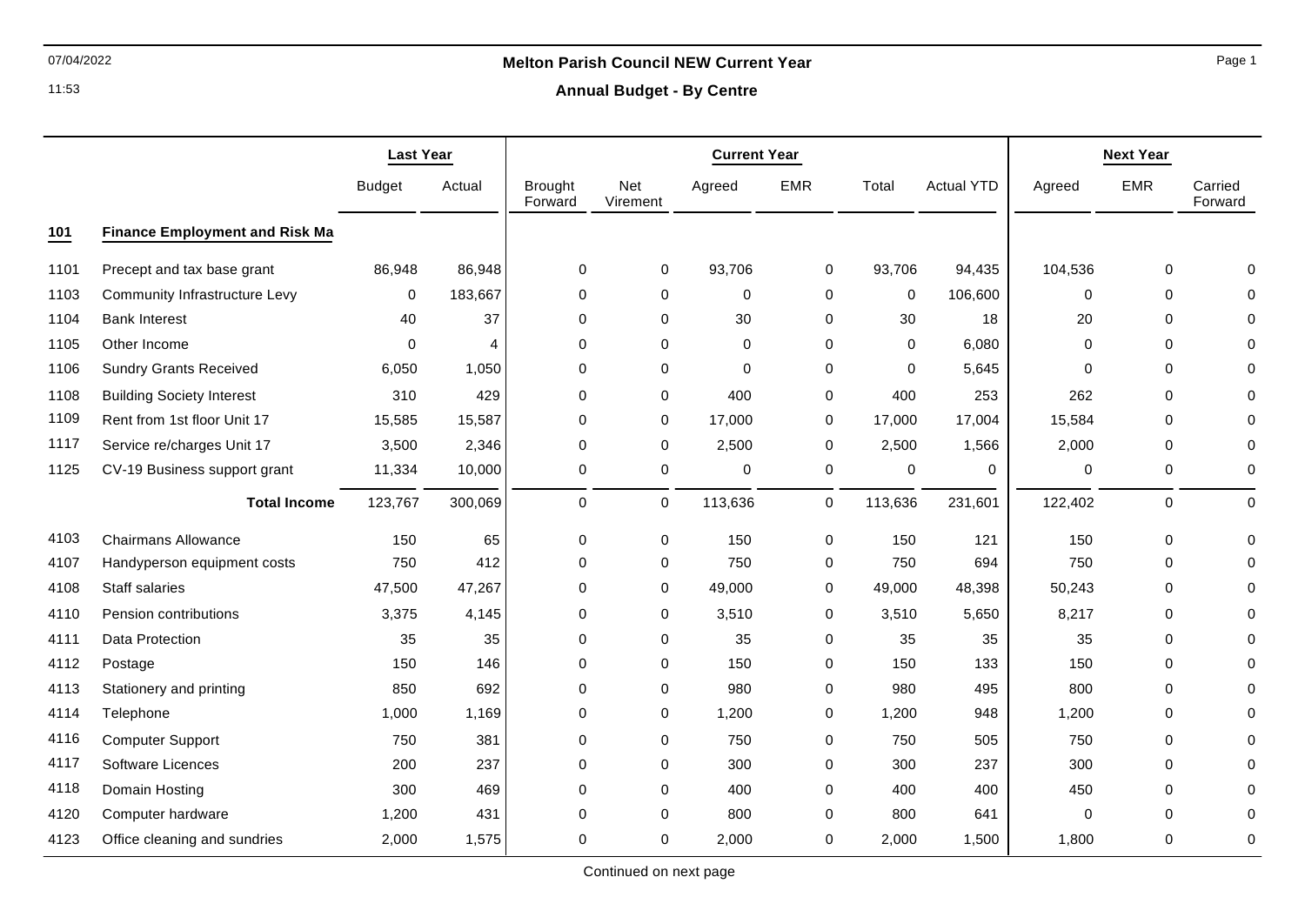11:53

# 07/04/2022 **Melton Parish Council NEW Current Year**

**Annual Budget - By Centre**

|      |                                       | <b>Last Year</b> |             |                           |                 | <b>Next Year</b> |             |             |                   |             |             |                    |
|------|---------------------------------------|------------------|-------------|---------------------------|-----------------|------------------|-------------|-------------|-------------------|-------------|-------------|--------------------|
|      |                                       | <b>Budget</b>    | Actual      | <b>Brought</b><br>Forward | Net<br>Virement | Agreed           | <b>EMR</b>  | Total       | <b>Actual YTD</b> | Agreed      | <b>EMR</b>  | Carried<br>Forward |
| 4124 | Office service / maintenance c        | 3,500            | 2,705       | $\mathbf 0$               | 0               | 3,750            | $\mathbf 0$ | 3,750       | 3,440             | 4,000       | $\mathbf 0$ | $\mathbf 0$        |
| 4125 | <b>Business rates</b>                 | 13,058           | 13,057      | 0                         | 0               | 6,612            | $\pmb{0}$   | 6,612       | 6,612             | 6,817       | 0           | $\Omega$           |
| 4126 | Office utility costs                  | 2,000            | 1,315       | $\mathbf 0$               | 0               | 2,000            | 0           | 2,000       | 884               | 2,000       | $\mathbf 0$ | $\Omega$           |
| 4127 | Bank charges                          | 70               | 84          | $\mathbf 0$               | 0               | 100              | 0           | 100         | 90                | 100         | $\mathbf 0$ | $\Omega$           |
| 4130 | Payroll                               | 200              | 186         | 0                         | 0               | 210              | 0           | 210         | 186               | 210         | 0           | ∩                  |
| 4131 | Audit                                 | 1,300            | 1,100       | $\mathbf 0$               | 0               | 1,300            | $\pmb{0}$   | 1,300       | $\mathbf 0$       | 1,300       | $\mathbf 0$ | $\Omega$           |
| 4132 | Subscriptions                         | 1,100            | 1,083       | $\Omega$                  | 0               | 1,080            | $\mathbf 0$ | 1,080       | 1,121             | 1,110       | $\Omega$    | $\Omega$           |
| 4133 | <b>Recruitment costs</b>              | 0                | $\Omega$    | $\Omega$                  | 0               | $\mathbf 0$      | $\mathbf 0$ | $\mathbf 0$ | 399               | $\mathbf 0$ | $\Omega$    | $\Omega$           |
| 4135 | Member expenses                       | 150              | $\mathbf 0$ | 0                         | 0               | 150              | $\mathbf 0$ | 150         | $\mathbf 0$       | 150         | $\mathbf 0$ | $\Omega$           |
| 4136 | Staff expenses                        | 500              | 275         | $\mathbf 0$               | 0               | 500              | $\mathbf 0$ | 500         | 567               | 500         | $\Omega$    | $\Omega$           |
| 4137 | Member training                       | 500              | $\mathbf 0$ | $\mathbf 0$               | 0               | 500              | $\mathbf 0$ | 500         | 25                | 500         | $\mathbf 0$ | $\Omega$           |
| 4138 | Staff training                        | 750              | 625         | $\Omega$                  | 0               | 750              | 0           | 750         | 160               | 750         | $\mathbf 0$ | $\Omega$           |
| 4141 | Hire meeting space                    | 50               | $\mathbf 0$ | 0                         | 0               | 100              | $\pmb{0}$   | 100         | $\mathbf 0$       | 100         | 0           | $\Omega$           |
| 4161 | Insurance                             | 3,500            | 3,215       | $\Omega$                  | 0               | 4,000            | 0           | 4,000       | 3,838             | 4,000       | $\Omega$    | $\Omega$           |
| 4164 | s137 grant giving                     | $\mathbf 0$      | 659         | $\mathbf 0$               | 0               | 350              | 0           | 350         | 249               | 1,000       | $\mathbf 0$ | $\Omega$           |
| 4166 | PWLB loans                            | 19,640           | 19,639      | 0                         | 0               | 19,640           | 0           | 19,640      | 19,639            | 19,640      | 0           | $\Omega$           |
| 4169 | <b>Grant to Melton Messenger</b>      | 1,150            | 400         | $\mathbf 0$               | 0               | 1,200            | 0           | 1,200       | 700               | 1,200       | $\mathbf 0$ | $\Omega$           |
| 4170 | <b>Legal and Professional Costs</b>   | 7,500            | 770         | 0                         | $\mathsf 0$     | $\mathbf 0$      | $\mathbf 0$ | $\mathbf 0$ | 4,580             | 0           | 0           | $\Omega$           |
| 4171 | General maintenance budget            | 1,000            | 486         | 0                         | 0               | 1,000            | $\pmb{0}$   | 1,000       | 841               | 1,200       | 0           | 0                  |
|      | <b>Overhead Expenditure</b>           | 114,228          | 102,624     | $\mathbf 0$               | 0               | 103,267          | 0           | 103,267     | 103,089           | 109,422     | $\mathbf 0$ | $\Omega$           |
|      | 101 Net Income over Expenditure       | 9,539            | 197,445     | 0                         | 0               | 10,369           | 0           | 10,369      | 128,512           | 12,980      | 0           | 0                  |
| 6001 | less Transfer to EMR                  | 0                | 184,217     | 0                         | 0               | 0                | 0           | 0           | 113,045           | 0           | 0           | 0                  |
|      | <b>Movement to/(from) Gen Reserve</b> | 9,539            | 13,228      |                           |                 | 10,369           |             | 10,369      | 15,467            | 12,980      |             |                    |
| 201  | <b>Planning &amp; Transport</b>       |                  |             |                           |                 |                  |             |             |                   |             |             |                    |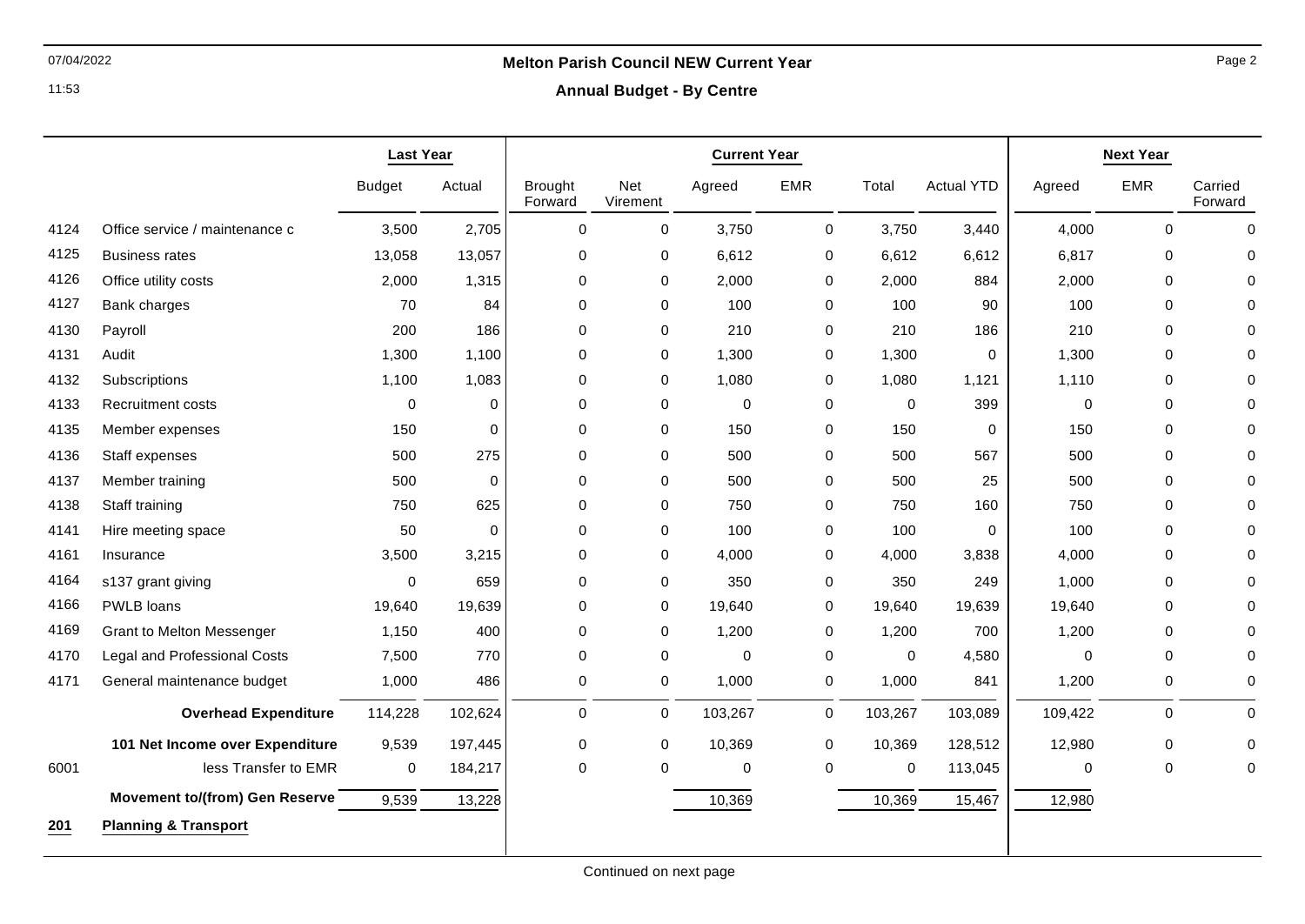## 07/04/2022 **Melton Parish Council NEW Current Year**

11:53

### **Annual Budget - By Centre**

|      |                                 | <b>Last Year</b> |          | <b>Current Year</b>       |                 |             |             |             | <b>Next Year</b>  |             |              |                    |
|------|---------------------------------|------------------|----------|---------------------------|-----------------|-------------|-------------|-------------|-------------------|-------------|--------------|--------------------|
|      |                                 | <b>Budget</b>    | Actual   | <b>Brought</b><br>Forward | Net<br>Virement | Agreed      | <b>EMR</b>  | Total       | <b>Actual YTD</b> | Agreed      | <b>EMR</b>   | Carried<br>Forward |
| 4205 | Neighbourhood Plan              | 2,000            | 437      | $\mathbf 0$               | 0               | 2,000       | 0           | 2,000       | 62                | 2,000       | $\mathbf{0}$ | $\mathbf 0$        |
| 4208 | Sizewell C                      | $\Omega$         | $\Omega$ | 0                         | 0               | 122         | 0           | 122         | 0                 | $\Omega$    | $\mathbf 0$  | 0                  |
| 4210 | Road safety improvements        | $\Omega$         | 42       | 0                         | $\mathbf 0$     | $\mathbf 0$ | 0           | $\mathbf 0$ | 6,360             | $\Omega$    | $\mathbf 0$  |                    |
| 4212 | Signage                         | 2,150            | 2,135    | 0                         | 0               | 4,000       | 0           | 4,000       | 3,205             | $\Omega$    | $\mathbf 0$  | 0                  |
| 4214 | <b>Circular Walks Leaflet</b>   | 0                | 0        | $\pmb{0}$                 | 0               | $\mathbf 0$ | 0           | 0           | 248               | 0           | $\mathbf 0$  | 0                  |
|      | <b>Overhead Expenditure</b>     | 4,150            | 2,614    | $\mathbf 0$               | $\mathbf 0$     | 6,122       | $\mathbf 0$ | 6,122       | 9,874             | 2,000       | $\mathbf 0$  | $\Omega$           |
| 6000 | plus Transfer from EMR          | 0                | 1,135    | $\mathbf 0$               | $\mathbf 0$     | $\mathbf 0$ | 0           | $\mathbf 0$ | 9,565             | $\Omega$    | $\mathbf{0}$ | 0                  |
|      | Movement to/(from) Gen Reserve  | (4, 150)         | (1, 479) |                           |                 | (6, 122)    |             | (6, 122)    | (309)             | (2,000)     |              |                    |
| 301  | <b>Recreation</b>               |                  |          |                           |                 |             |             |             |                   |             |              |                    |
| 1301 | Sundry Income                   | 0                | 30       | 0                         | 0               | $\mathbf 0$ | 0           | $\pmb{0}$   | 6                 | $\mathbf 0$ | $\mathbf 0$  |                    |
| 1304 | <b>Hire of Football Pitches</b> | 1,440            | 1,440    | 0                         | 0               | 1,440       | 0           | 1,440       | 1,515             | 1,440       | $\mathbf 0$  | O                  |
| 1305 | <b>Hire of Tennis Courts</b>    | 3,500            | 2,775    | $\mathbf 0$               | 0               | 2,500       | 0           | 2,500       | 2,550             | 2,500       | $\mathbf 0$  | 0                  |
| 1306 | Wayleave                        | 5                | 5        | 0                         | 0               | 5           | 0           | 5           | 5                 | 5           | $\mathbf 0$  | $\Omega$           |
| 1308 | <b>Sundry Grants Received</b>   | 180              | 20,028   | 0                         | 0               | $\mathbf 0$ | 0           | 0           | 0                 | $\Omega$    | 0            | 0                  |
|      | <b>Total Income</b>             | 5,125            | 24,278   | $\pmb{0}$                 | $\mathbf 0$     | 3,945       | 0           | 3,945       | 4,076             | 3,945       | $\mathbf 0$  | 0                  |
| 4309 | Greenspace mgmt contract        | 4,000            | 2,733    | 0                         | $\mathsf{O}$    | 4,500       | 0           | 4,500       | 4,094             | 4,500       | $\pmb{0}$    | O                  |
| 4310 | Greenspace additional works     | 3,000            | 2,066    | 0                         | 0               | 4,000       | 0           | 4,000       | 6,083             | 4,000       | $\mathbf 0$  | 0                  |
| 4315 | Pavilion - Electricity          | 200              | 133      | 0                         | 0               | 250         | 0           | 250         | 91                | 200         | $\mathbf 0$  | O                  |
| 4316 | Pavilion - Water                | 150              | 171      | 0                         | $\mathbf 0$     | 200         | 0           | 200         | 308               | 500         | $\mathbf 0$  | O                  |
| 4317 | Pavilion project                | 0                | 1,883    | 0                         | $\mathbf 0$     | $\mathbf 0$ | 0           | 0           | 21,141            | $\mathbf 0$ | $\mathbf 0$  | U                  |
| 4318 | Pavilion - running costs        | 0                | $\Omega$ | 0                         | $\mathbf 0$     | $\mathbf 0$ | 0           | 0           | $\mathbf 0$       | 7,250       | $\mathbf 0$  |                    |
| 4326 | Play Area                       | 50               | 50       | 0                         | $\mathbf 0$     | $\mathbf 0$ | 0           | $\Omega$    | 0                 | $\Omega$    | $\Omega$     | $\Omega$           |
| 4327 | Play area checks                | 130              | 130      | 0                         | $\mathbf 0$     | 150         | 0           | 150         | 170               | 500         | $\mathbf 0$  | 0                  |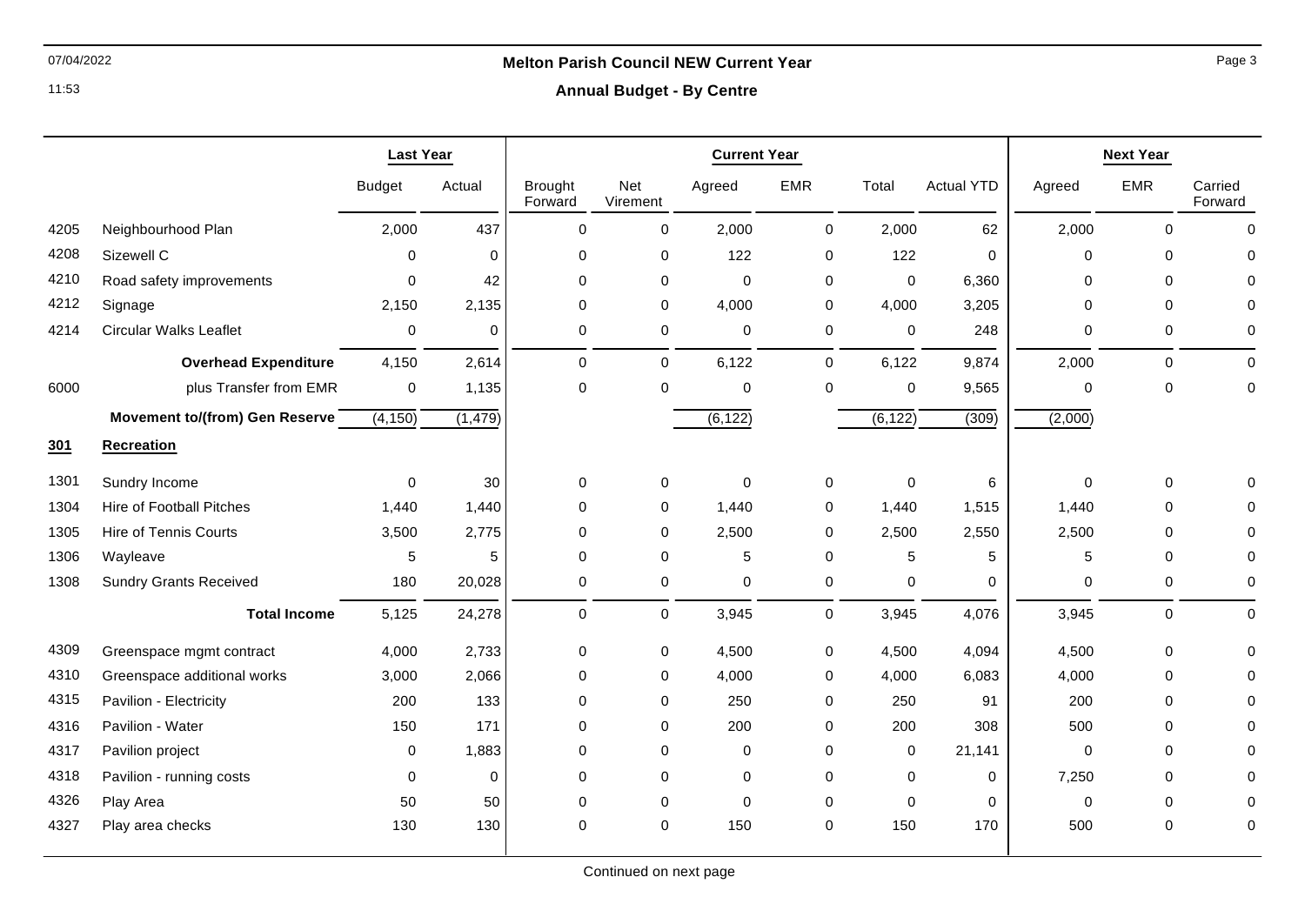11:53

## 07/04/2022 **Melton Parish Council NEW Current Year**

**Annual Budget - By Centre**

|      |                                       | <b>Last Year</b> |             | <b>Current Year</b>       |                 |             |                |             | <b>Next Year</b>  |             |             |                    |
|------|---------------------------------------|------------------|-------------|---------------------------|-----------------|-------------|----------------|-------------|-------------------|-------------|-------------|--------------------|
|      |                                       | <b>Budget</b>    | Actual      | <b>Brought</b><br>Forward | Net<br>Virement | Agreed      | <b>EMR</b>     | Total       | <b>Actual YTD</b> | Agreed      | <b>EMR</b>  | Carried<br>Forward |
| 4328 | Play equipment purchase               | 85               | 85          | $\Omega$                  | $\mathbf 0$     | $\mathbf 0$ | $\mathbf 0$    | $\Omega$    | $\Omega$          | $\Omega$    | $\Omega$    | $\Omega$           |
| 4329 | Security infrastructure               | 3,890            | 3,890       | $\Omega$                  | $\Omega$        | $\Omega$    | $\Omega$       | $\Omega$    | 935               | $\Omega$    | $\Omega$    | U                  |
| 4330 | Car Park Improvements                 | 0                | $\mathbf 0$ | 0                         | $\mathbf 0$     | $\mathbf 0$ | 0              | 0           | 46,424            | $\Omega$    | $\mathbf 0$ |                    |
| 4338 | Hall Farm Road SG                     | 0                | $\Omega$    | $\mathbf 0$               | $\mathbf 0$     | $\Omega$    | 0              | $\mathbf 0$ | 771               | $\Omega$    | $\Omega$    |                    |
| 4340 | Ad hoc provision / events             | 0                | $\Omega$    | $\mathbf 0$               | $\mathbf 0$     | 300         | 0              | 300         | 194               | 300         | $\Omega$    |                    |
| 4343 | <b>Tennis Courts</b>                  | 0                | 19,640      | $\Omega$                  | $\mathbf 0$     | 0           | 0              | $\Omega$    | 0                 | $\Omega$    | $\Omega$    |                    |
| 4346 | <b>Risk Assessment - Trees</b>        | 2.000            | 4,869       | $\Omega$                  | $\mathbf 0$     | $\Omega$    | 0              | $\Omega$    | $\Omega$          | 4,000       | $\Omega$    |                    |
| 4355 | Woodland                              | <sup>0</sup>     | $\Omega$    | $\Omega$                  | 0               | 5,000       | 0              | 5,000       | 7,460             | 5,000       | $\Omega$    |                    |
| 4361 | Signage / Notice Boards               | 0                | $\Omega$    | $\mathbf 0$               | 0               | 2,000       | 0              | 2,000       | 4,088             | $\mathbf 0$ | $\Omega$    |                    |
| 4362 | Outdoor furniture                     | $\Omega$         | 405         | $\mathbf 0$               | $\mathbf 0$     | $\mathbf 0$ | $\mathbf 0$    | $\mathbf 0$ | 436               | $\Omega$    | $\Omega$    |                    |
| 4363 | Memorials restoration                 | 417              | 417         | $\Omega$                  | $\Omega$        | 0           | 0              | $\Omega$    | 500               | $\Omega$    | $\Omega$    |                    |
| 4364 | Dog bins/grit/salt                    | $\Omega$         | $\Omega$    | $\Omega$                  | $\Omega$        | $\Omega$    | 0              | $\Omega$    | 942               | 2,000       | 2,000       |                    |
| 4372 | <b>WWI Behind the Names</b>           | 0                | $\Omega$    | $\Omega$                  | $\mathbf 0$     | $\Omega$    | $\mathbf 0$    | $\Omega$    | $\Omega$          | $\Omega$    | $\Omega$    |                    |
| 4373 | WWI Beacon expenditure                | 0                | 880         | 0                         | $\pmb{0}$       | $\mathbf 0$ | 0              | 0           | 0                 | 0           | 0           | 0                  |
|      | <b>Overhead Expenditure</b>           | 13,922           | 37,352      | $\mathbf 0$               | 0               | 16,400      | $\mathbf 0$    | 16,400      | 93,638            | 28,250      | 2,000       | $\Omega$           |
|      | 301 Net Income over Expenditure       | $-8,797$         | $-13,074$   | 0                         | $\mathbf 0$     | $-12,455$   | 0              | $-12,455$   | $-89,562$         | $-24,305$   | $-2,000$    | $\Omega$           |
| 6000 | plus Transfer from EMR                | $\mathbf 0$      | 10,807      | $\mathbf 0$               | $\mathbf 0$     | $\mathbf 0$ | 0              | $\mathbf 0$ | 80,199            | $\Omega$    | $\mathbf 0$ | O                  |
| 6001 | less Transfer to EMR                  | $\mathbf 0$      | 19,640      | $\Omega$                  | $\Omega$        | $\mathbf 0$ | $\Omega$       | $\mathbf 0$ | $\mathbf 0$       | $\Omega$    | $\Omega$    | $\Omega$           |
|      | <b>Movement to/(from) Gen Reserve</b> | (8,797)          | (21, 908)   |                           |                 | (12, 455)   |                | (12, 455)   | (9, 362)          | (24, 305)   |             |                    |
|      | <b>Total Budget Income</b>            | 128,892          | 324,347     | 0                         | 0               | 117,581     | 0              | 117,581     | 235,677           | 126,347     | $\mathbf 0$ |                    |
|      | <b>Expenditure</b>                    | 132,300          | 142,590     | 0                         | 0               | 125,789     | 0              | 125,789     | 206,601           | 139,672     | 2,000       | 0                  |
|      | Net Income over Expenditure           | $-3,408$         | 181,757     | $\mathbf 0$               | $\overline{0}$  | $-8,208$    | $\overline{0}$ | $-8,208$    | 29,076            | $-13,325$   | $-2,000$    | $\Omega$           |
|      | plus Transfer from EMR                | $\mathbf 0$      | 11,942      | 0                         | $\mathbf 0$     | 0           | 0              | 0           | 89,764            | 0           | $\mathbf 0$ | 0                  |